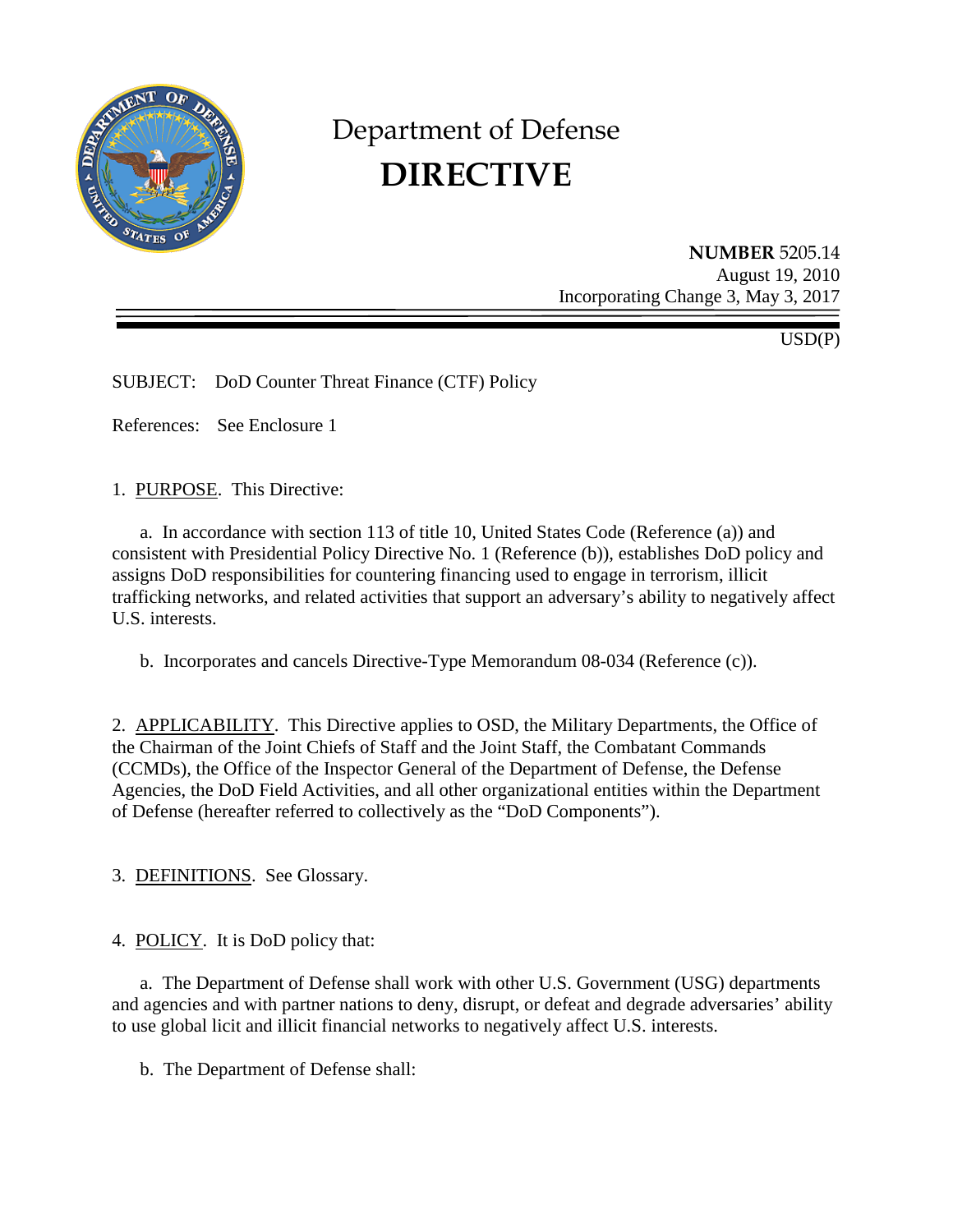(1) Conduct strategic planning through the Joint Staff and CCMDs, including lines of operations to exploit and counter adversaries' finance networks in coordination with the Under Secretary of Defense for Policy (USD(P)) via the Chairman of the Joint Chiefs of Staff.

(2) Develop and include integrated capabilities in force planning constructs to exploit and counter financial networks that negatively affect U.S. interests.

(3) Support other Government agencies' CTF activities in accordance with applicable laws, regulations, policy, and memorandums of agreement and understanding.

(4) Establish early integration of CTF interagency representatives into the DoD planning process, when appropriate.

(5) Coordinate, through the Under Secretary of Defense for Intelligence (USD(I)), on intelligence issues related to DoD CTF and enhance and extend Defense Intelligence Enterprise capabilities to support DoD CTF activities and CCMD operations, policy, and acquisition.

(6) Establish appropriate management oversight of DoD CTF activities.

(7) Conduct all DoD threat finance intelligence (TFI) activities in accordance with DoDD 5240.01 (Reference (d)) and DoD 5240.1-R (Reference (e)).

5. RESPONSIBILITIES. See Enclosure 2.

6. RELEASABILITY. **Cleared for public release.** This Directive is available on the DoD Issuances Website at http://www.dtic.mil/whs/directives.

7. SUMMARY OF CHANGE 3. The changes to this issuance are administrative and update references for accuracy.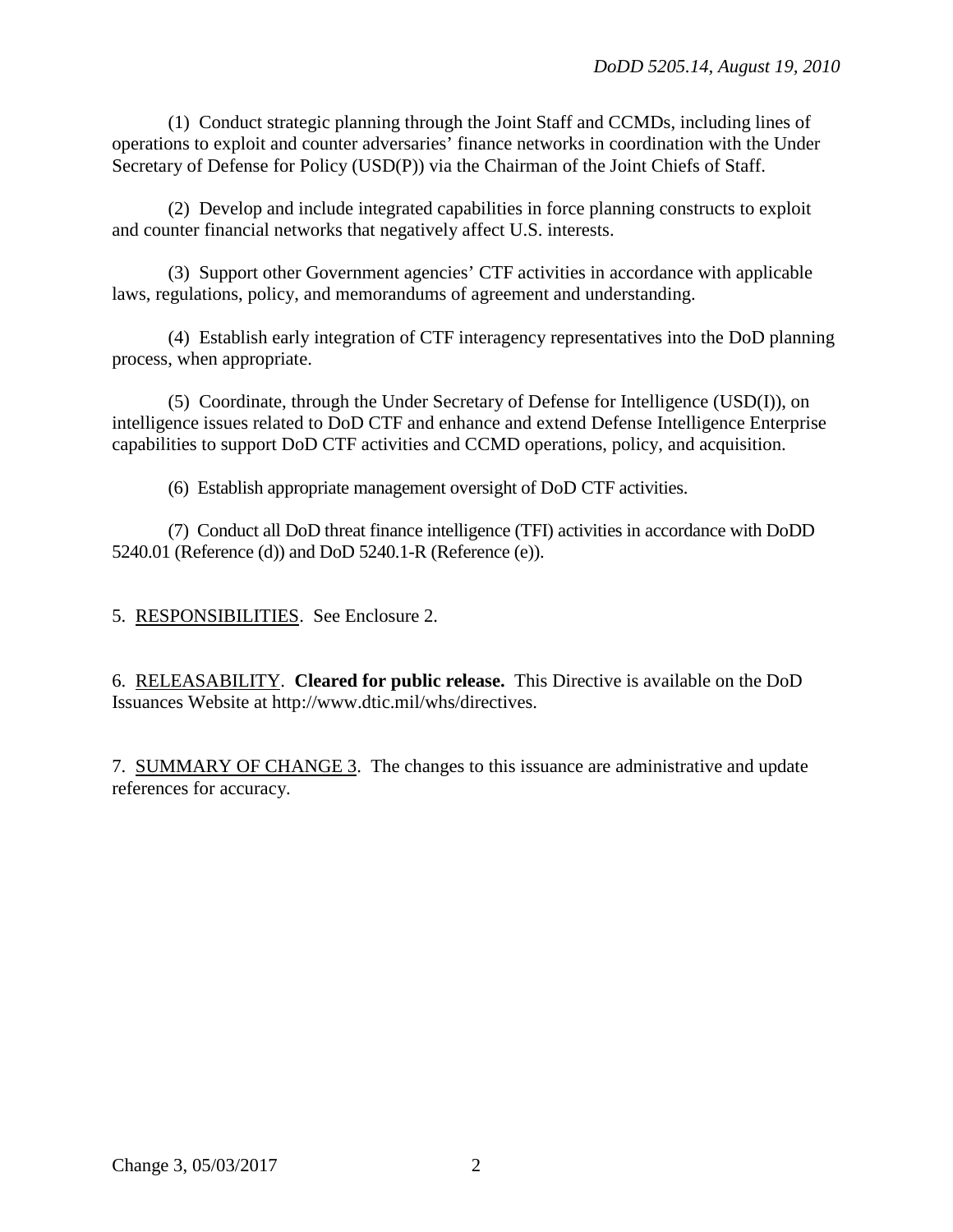8. EFFECTIVE DATE. This Directive is effective August 19, 2010.

 $\boldsymbol{\varpi}$ William J. Lynn III

Deputy Secretary of Defense

Enclosures

1. References 2. Responsibilities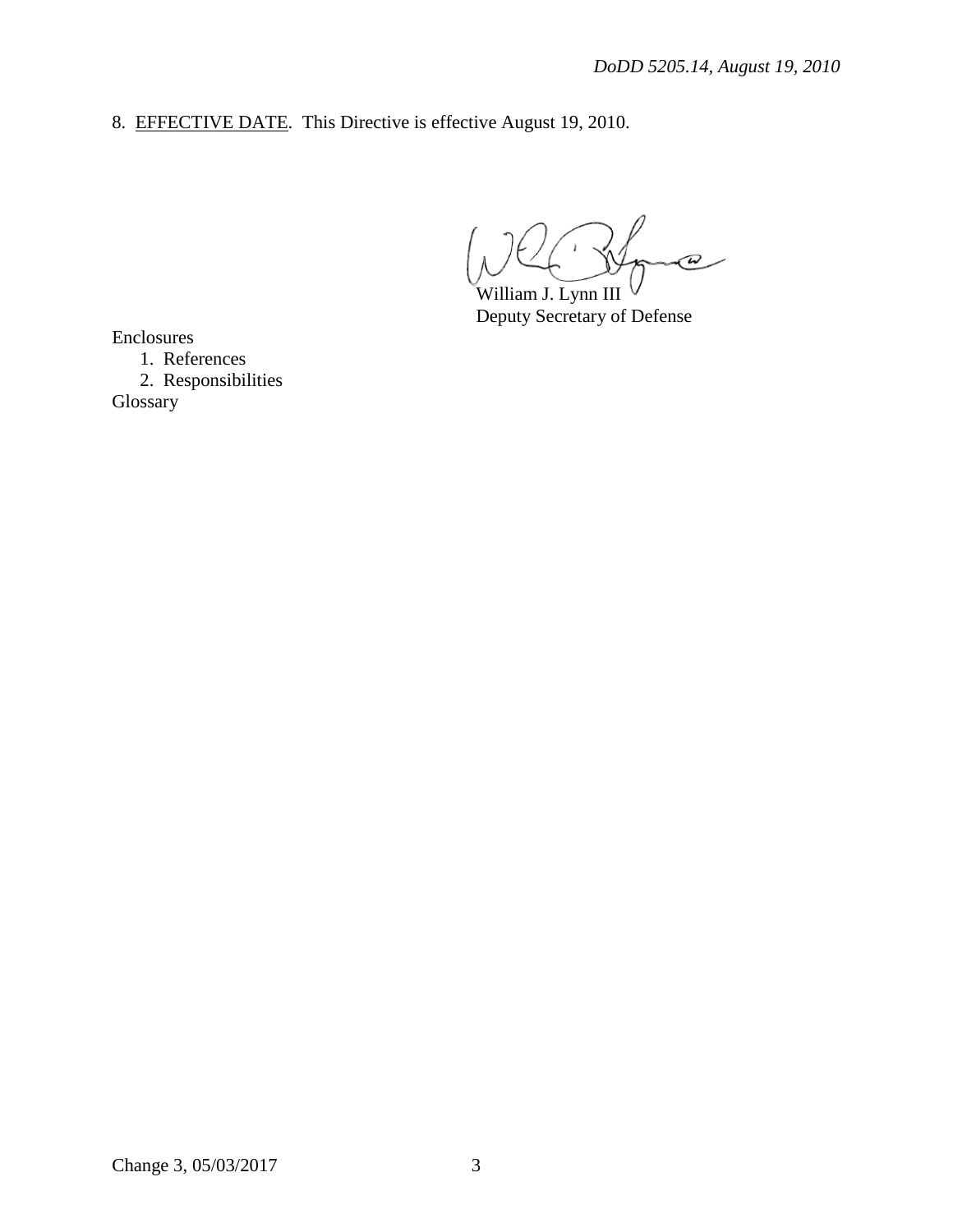#### ENCLOSURE 1

#### REFERENCES

- (a) Section 113 of title 10, United States Code
- (b) Presidential Policy Directive No. 1, "Organization of the National Security Council System," February 13, 2009
- (c) Directive-Type Memorandum 08-034, "DoD Counterthreat Finance (CTF) Policy," December 2, 2008 (hereby cancelled)
- (d) DoD Directive 5240.01, "DoD Intelligence Activities," August 27, 2007, as amended
- (e) DoD 5240.1-R, "Procedures Governing the Activities of DoD Intelligence Components That Affect United States Persons," December 7, 1982, as amended
- (f) Deputy Secretary of Defense Memorandum, "Counter Threat Finance (CTF) Efficiencies Recommendation," October 21, 2011
- (g) Under Secretary of Defense for Intelligence Memorandum, "Establishment of Joint Threat Finance Intelligence Office," November 28, 20[1](#page-3-0)1<sup>1</sup>
- (h) DoD Directive 3000.07, "Irregular Warfare (IW)," August 28, 2014
- (i) DoD Directive 1322.18, "Military Training," January 13, 2009
- (j) Office of the Chairman of the Joint Chiefs of Staff, "DoD Dictionary of Military and Associated Terms," current edition

<span id="page-3-0"></span><sup>&</sup>lt;sup>1</sup> Memorandum available upon request from the Office of the Deputy Assistant Secretary of Defense for Counternarcotics & Global Threats.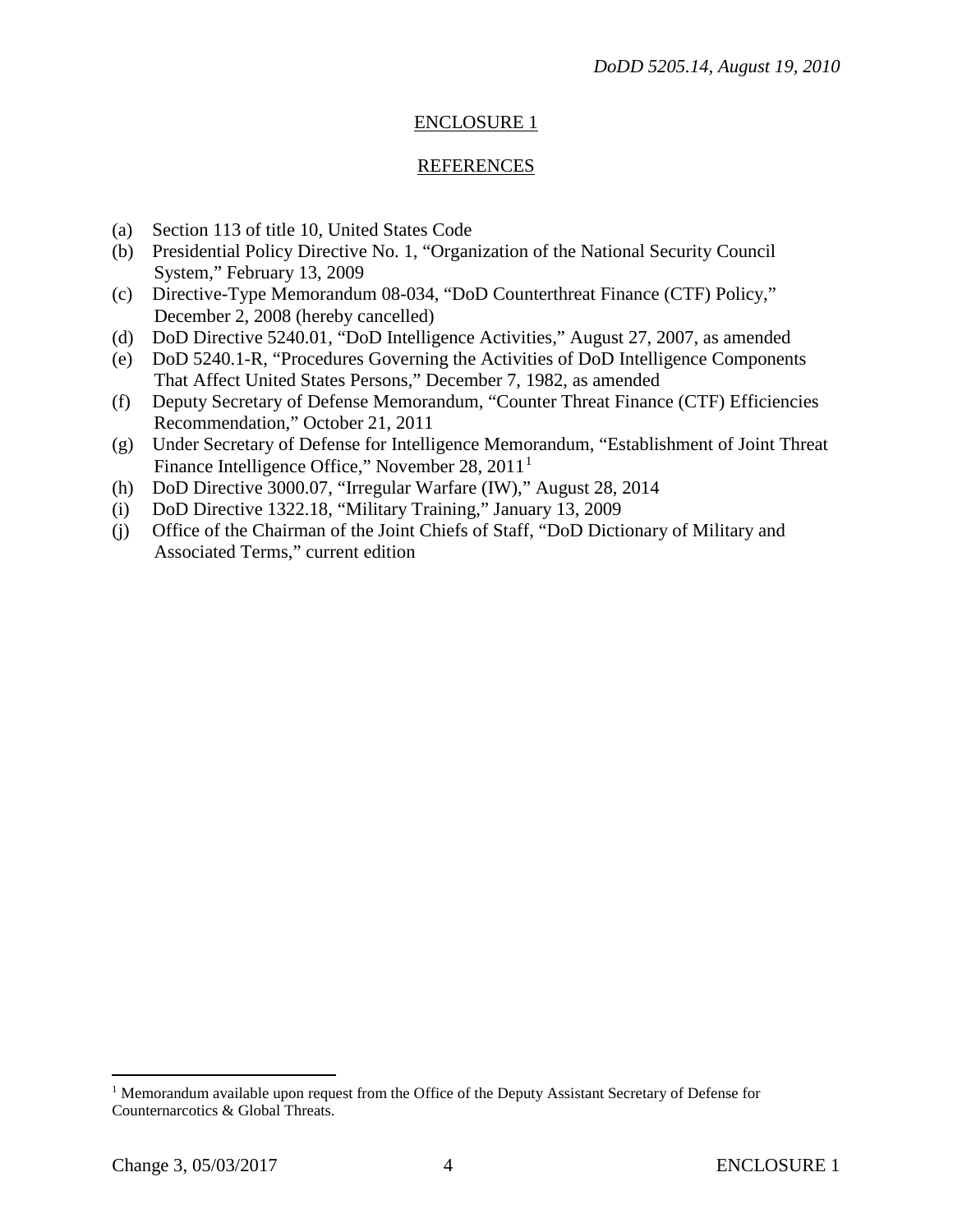## ENCLOSURE 2

### **RESPONSIBILITIES**

1. USD(P). The USD(P) shall develop, coordinate, and oversee the implementation of policy and plans for DoD CTF activities and capabilities that include planning, coordination, implementation, support, and compilation of lessons learned, to include interagency deconfliction and adherence to all existing authorities and regulations.

2. ASSISTANT SECRETARY OF DEFENSE FOR SPECIAL OPERATIONS AND LOW INTENSITY CONFLICT (ASD(SO/LIC)). The ASD(SO/LIC), under the authority, direction, and control of the USD(P), shall:

a. Serve as the principal civilian advisor to the Secretary of Defense and the USD(P) on DoD CTF activities, capabilities, and employment of special operations forces, and conventional forces to engage in CTF activities.

b. On behalf of the USD(P), develop and coordinate policy guidance, make recommendations on CTF activity goals and requirements according to DoD policies and strategic guidance, and advise and make recommendations for policy on DoD support to other Government agencies.

c. Coordinate with the USD(I) regarding DoD TFI and intelligence-related matters.

d. Evaluate the policies, processes, and resources that affect DoD ability to execute DoD CTF activities, recommend actions as necessary to enhance DoD CTF capabilities, and oversee the DoD CTF activity programs.

e. Oversee policy and resources involving DoD CTF activities for warfighting capabilities including counterterrorism; irregular warfare; unconventional warfare; direct action; special reconnaissance; civil affairs; psychological operations; and terrorist proliferation of weapons of mass destruction (WMD).

f. On behalf of the USD(P), formulate, coordinate, and recommend special operations policies in support of DoD CTF activities.

g. Represent the Department of Defense and serve as the advocate, in coordination with the Chairman of the Joint Chiefs of Staff, for DoD CTF activities at related interagency forums including: National Security Council Terrorist Finance meetings; U.S. State Department Terrorism Finance Working Group meetings; U.S. Treasury Department's Office of Foreign Assets Control Foreign Narcotics Kingpin Designation Act meetings; USG Trafficking in Persons Sanction meetings; and any similar meetings addressing activities facilitated by illicit trafficking. When required, in coordination with the Chairman of the Joint Chiefs of Staff, facilitate CCMD access to interagency forums.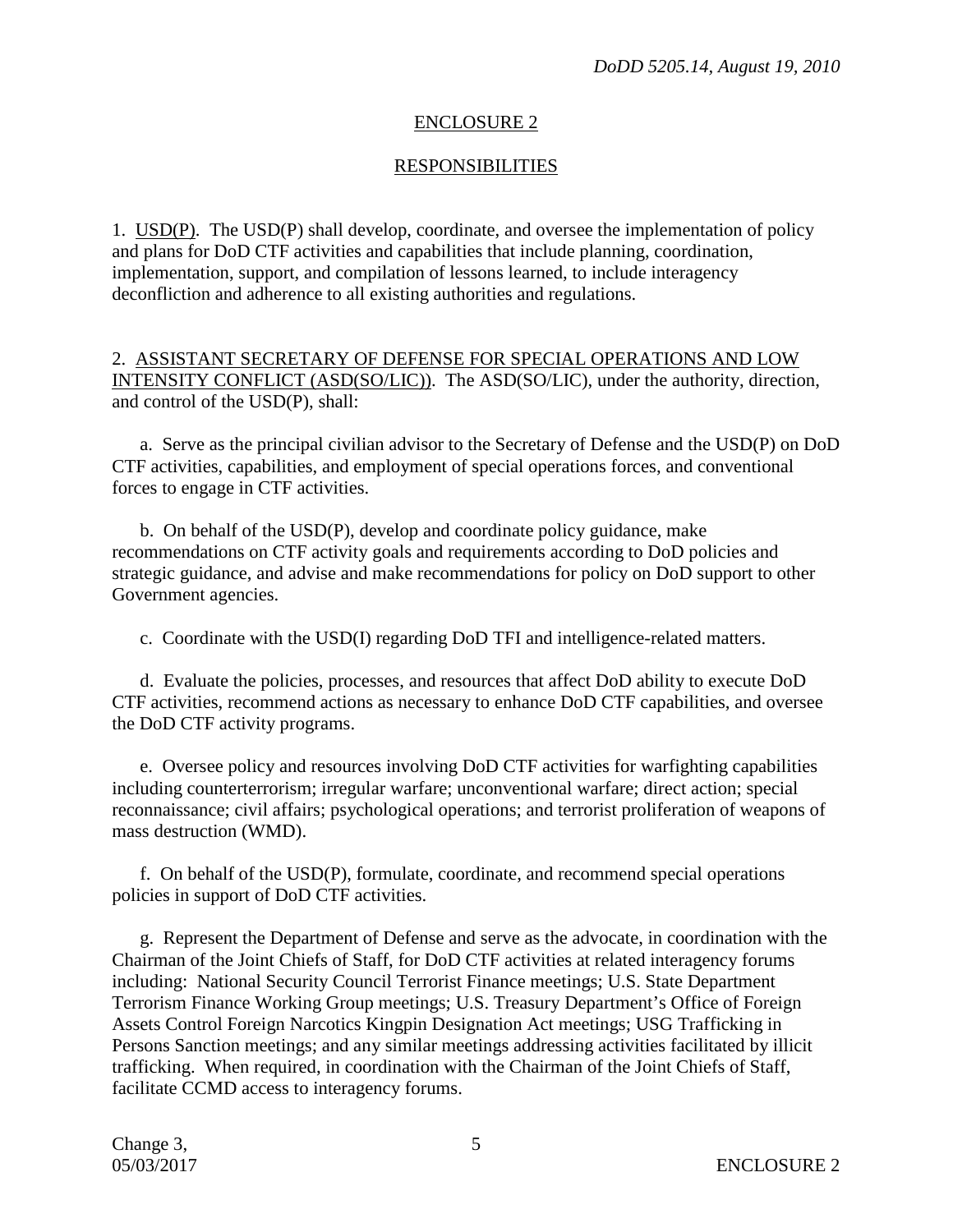h. Ensure DoD CTF activity policies are coordinated and disseminated within the applicable USG departments and agencies.

3. USD(I). The USD(I), as the principal staff advisor to the Secretary and Deputy Secretary of Defense as the lead for DoD CTF intelligence-related matters, shall:

a. Develop DoD TFI policy and provide oversight of TFI to ensure the Defense Intelligence Enterprise is organized, trained, equipped, and structured to support the DoD TFI missions and requirements of OSD, the Joint Staff, the CCMDs, and the Military Departments.

b. Enhance and extend DoD TFI capabilities to support policy, acquisition, DoD CTF activities, military operations, the Office of the Director of National Intelligence (ODNI), and other Government agencies.

c. Oversee Defense Intelligence Enterprise policy, plans, programs, required capabilities, and resource allocations, to include exercising responsibility for DoD Components within the National Intelligence Program and the Military Intelligence Program in accordance with Director of National Intelligence (DNI) guidance. Establish priorities to ensure conformance with Secretary of Defense and DNI policy guidance associated with DoD TFI.

d. Represent DoD TFI policy issues in interagency and governmental forums with other USG entities, including but not limited to, National Security Council, Homeland Security Council, Department of Treasury, Department of State, Department of Justice, Department of Homeland Security, and the ODNI, as well as with foreign governments, international organizations, State agencies, the Intelligence Community, and Congress.

4. DIRECTOR, DEFENSE INTELLIGENCE AGENCY (DIA). The Director, DIA, under the authority, direction, and control of the USD(I), is responsible for providing the DoD TFI contribution to foreign intelligence and counterintelligence as part of the DIA mission. The Director, DIA, shall:

a. Establish and maintain a TFI capability to facilitate TFI integration and collaboration across the Defense Intelligence Enterprise and the Intelligence Community with the ODNI, in accordance with Deputy Secretary of Defense and USD(I) Memorandums (References (f) and  $(g)$ ).

b. Advance DoD TFI sharing and partnerships with the other USG agencies and partner nations.

c. Plan, manage, and execute DoD TFI operations during peacetime, crisis, and war.

d. Serve as the intelligence conduit for the CCMDs within the other USG agencies and as the DoD lead for coordinating DoD TFI support to meet CCMD requirements; lead efforts to align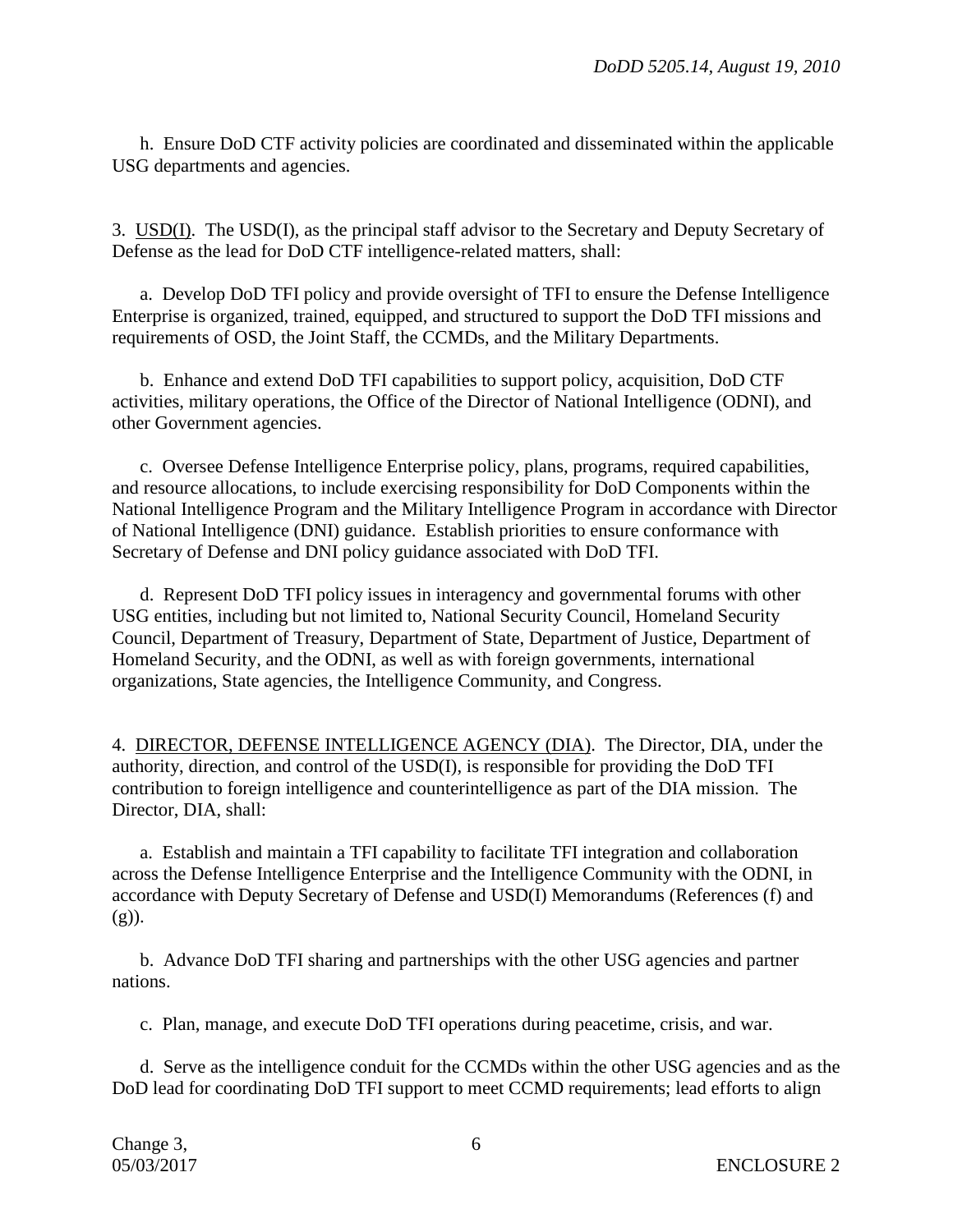analysis, collection, and intelligence, surveillance, and reconnaissance activities with operations; and link and synchronize defense and national intelligence capabilities.

e. Periodically review TFI gaps, shortfalls, and capabilities and recommend improvements to the USD(I).

#### 5. UNDER SECRETARY OF DEFENSE FOR PERSONNEL AND READINESS (USD(P&R)). The USD(P&R) shall:

a. Provide guidance on personnel policy issues related to DoD CTF.

b. In coordination with the Secretaries of the Military Departments, ensure policies and procedures are in place to identify and monitor military and civilian personnel who have been trained or are experienced in CTF.

c. In coordination with USD(P) and in conjunction with the Chairman of the Joint Chiefs of Staff and the Secretaries of the Military Departments, annually assess the sufficiency and readiness of civilian and uniformed personnel to meet DoD CTF-related requirements. The appropriate organizations shall address any deficiencies or readiness issues discovered.

#### 6. UNDER SECRETARY OF DEFENSE FOR ACQUISITION, TECHNOLOGY, AND LOGISTICS (USD(AT&L)). The USD(AT&L) shall:

a. Establish policies related to the capability of U.S. defense contractors to meet DoD CTF mission needs.

b. Coordinate with USD(I) on innovative uses of technology to address intelligence-related CTF issues.

#### 7. SECRETARIES OF THE MILITARY DEPARTMENTS. The Secretaries of the Military Departments shall:

a. Provide timely advice to the Secretary of Defense and support to DoD CTF activities including manpower, personnel, Reserve affairs, weapons systems and equipment acquisition, communications, and financial management.

b. Provide timely advice to the Secretary of Defense on DoD TFI, and to United States Special Operations Command (USSOCOM) on DoD CTF, in line with their responsibilities.

c. In coordination with USD(P&R), and as a part of the broader effort in DoD Directive (DoDD) 3000.07 (Reference (h)), ensure policies and procedures are in place to identify and monitor personnel who have been trained or are experienced in CTF. Commanders can request and receive personnel qualified to support DoD CTF activity requirements.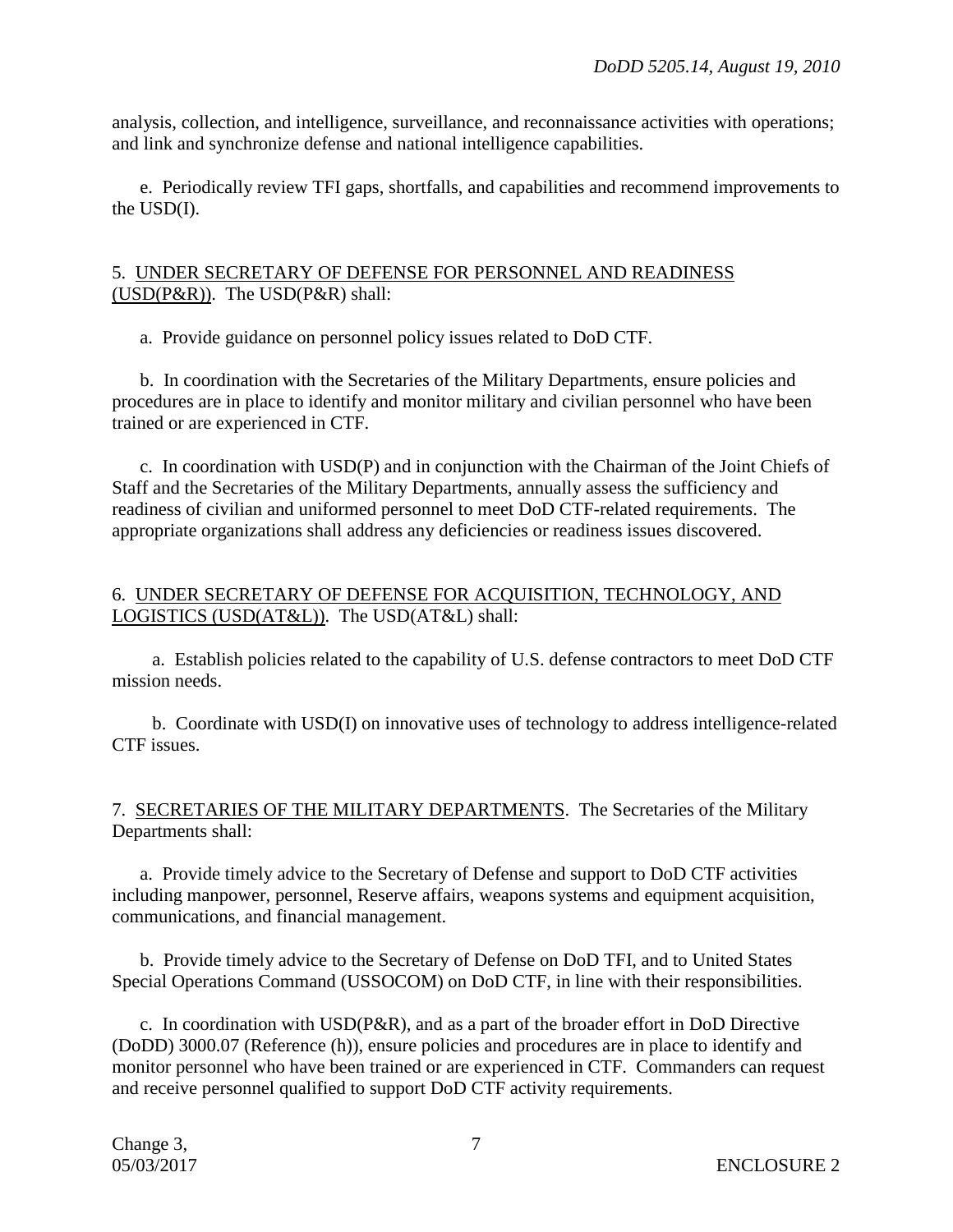d. In conjunction with USD(P&R) and the Chairman of the Joint Chiefs of Staff, and as a component of the biennial irregular warfare assessments in accordance with Reference (h), biennially assess the sufficiency and readiness of civilian and uniformed personnel to meet DoD CTF-related requirements.

e. In conjunction with the USD(P), USD(P&R), and the Chairman of the Joint Chiefs of Staff, coordinate opportunities for DoD military and civilian personnel to contribute or develop knowledge, skills, and experience relevant to CTF by undertaking rotational assignments or exchange tours of duty with USG agencies, foreign security partners, and selected international organizations, and by participating in non-DoD education and training programs.

8. CHAIRMAN OF THE JOINT CHIEFS OF STAFF. The Chairman of the Joint Chiefs of Staff shall:

a. Serve as the principal military advisor to the Secretary of Defense for DoD CTF and, in conjunction with the ASD(SO/LIC), provide oversight to ensure that the Military Services maintain CTF capabilities and capacity.

b. Direct joint education and training, exercises, concept development, and experimentation to ensure the Military Services are prepared to plan, conduct, and sustain campaigns involving DoD CTF activities and operations.

c. Ensure that the Joint Requirements Oversight Council (JROC) reviews the annual requirements of DoD CTF activities.

d. Validate doctrine, organization, training, materiel, leadership and education, personnel, and facilities capability gaps with DoD CTF applications and coordinate with appropriate capability developers to mitigate shortfalls.

e. In coordination with USSOCOM:

(1) Annually assess the sufficiency and readiness of civilian and uniformed personnel to meet DoD CTF requirements as a component of the biennial irregular warfare assessments in accordance with Reference (h).

(2) Assist the Heads of the DoD Components as needed in implementing Secretary of Defense DoD CTF activity policies, planning, and operations.

(3) Monitor joint and combined exercise and planning processes for integration of DoD CTF activity requirements, and as requested, assist CCMDs in developing, managing, and planning DoD CTF scenarios.

f. Assist in assessing, developing, and incorporating DoD CTF concepts into joint doctrine in coordination with the CCMDs and the Secretaries of the Military Departments.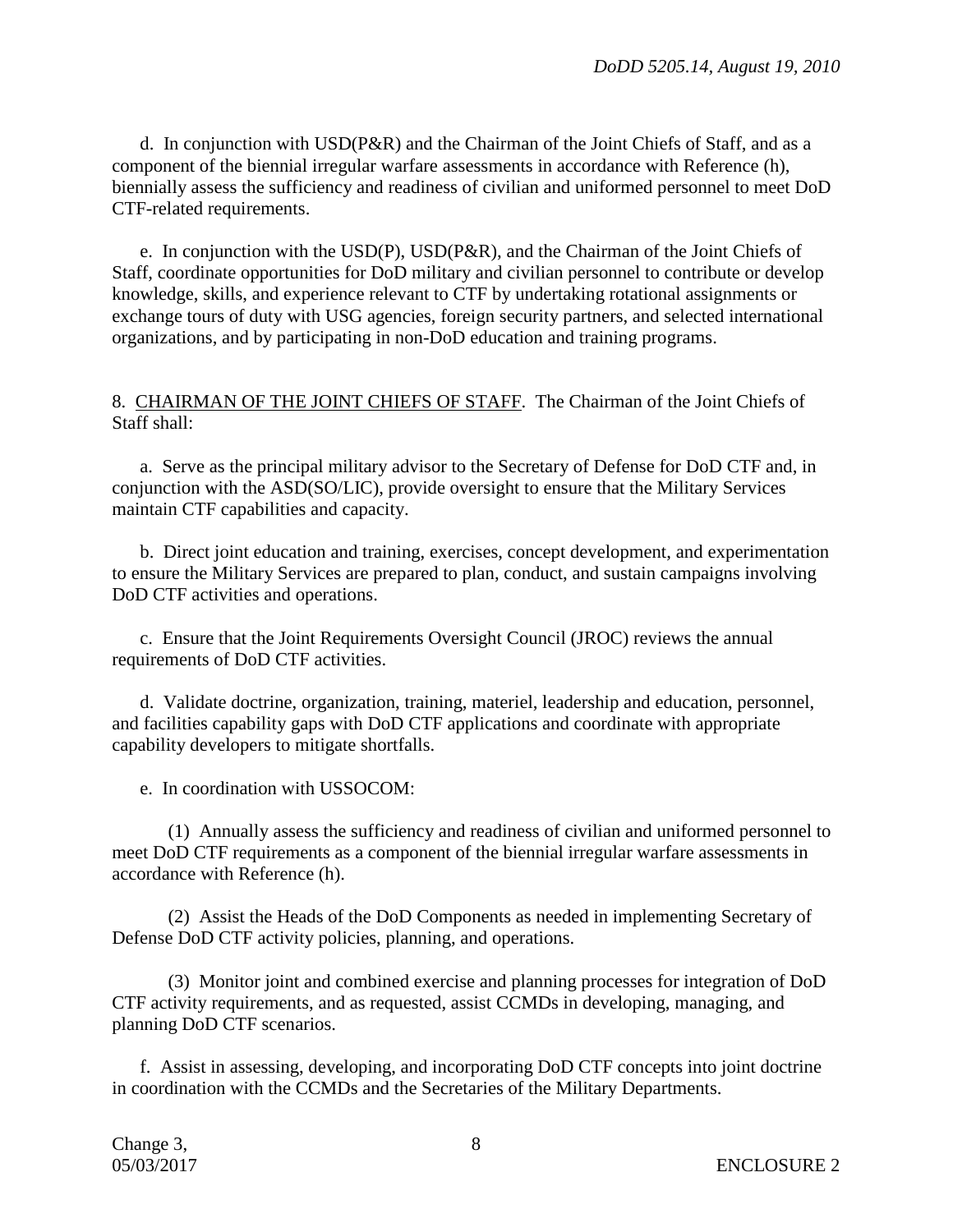g. Establish and oversee DoD CTF joint force requirements for the CCMD theater operations through the request for forces and joint manning document process.

h. Promote standardization of Service and USSOCOM DoD CTF capabilities by reviewing DoD CTF procedures, training, and equipment standards in accordance with DoD Directive 1322.18 (Reference (i)).

i. Review and submit all annual DoD CTF activities and requirements to the USD(P).

9. COMBATANT COMMANDERS. The Combatant Commanders are responsible for planning, executing, and synchronizing DoD CTF day-to-day activities within their respective areas of responsibility or functional areas and shall:

a. Designate an office of primary responsibility for coordinating all DoD CTF activities to ensure proper emphasis is given to interagency processes and integrated operations, especially operational planning and implementation.

(1) Establish a dedicated DoD CTF capability approved by the JROC that integrates intelligence and operations, analyzes financial intelligence, and coordinates the execution of DoD CTF activities in accordance with existing authorities, regulations, and CCMD initiatives.

(2) Where appropriate, support interagency threat finance efforts to deny, disrupt, destroy, or defeat operations associated with funding and provision of value transfer items to and among terrorists, insurgents, and narcotics and criminal networks to diminish their operational capabilities.

(3) In coordination and collaboration with interagency partners, establish mechanisms with other nations to deny, disrupt, destroy, or defeat funding and value transfer items to adversaries.

b. Establish DoD TFI as an area of critical intelligence focus where appropriate.

c. Establish and maintain command procedures and resources for DoD CTF activities.

d. Integrate DoD CTF activities into operational exercises and training.

e. Submit all DoD CTF activities and requirements annually to the Chairman of the Joint Chiefs of Staff for consolidation and submission to USD(P).

f. Coordinate with the Service Chiefs, USSOCOM, and USD(I) to develop standards for training DoD CTF personnel in accordance with Reference (i).

g. Establish lines of communication among the CCMDs and deployed task forces through the Chairman of the Joint Chiefs of Staff to USD(P) to support expeditious coordination of DoD CTF activities with interagency partners.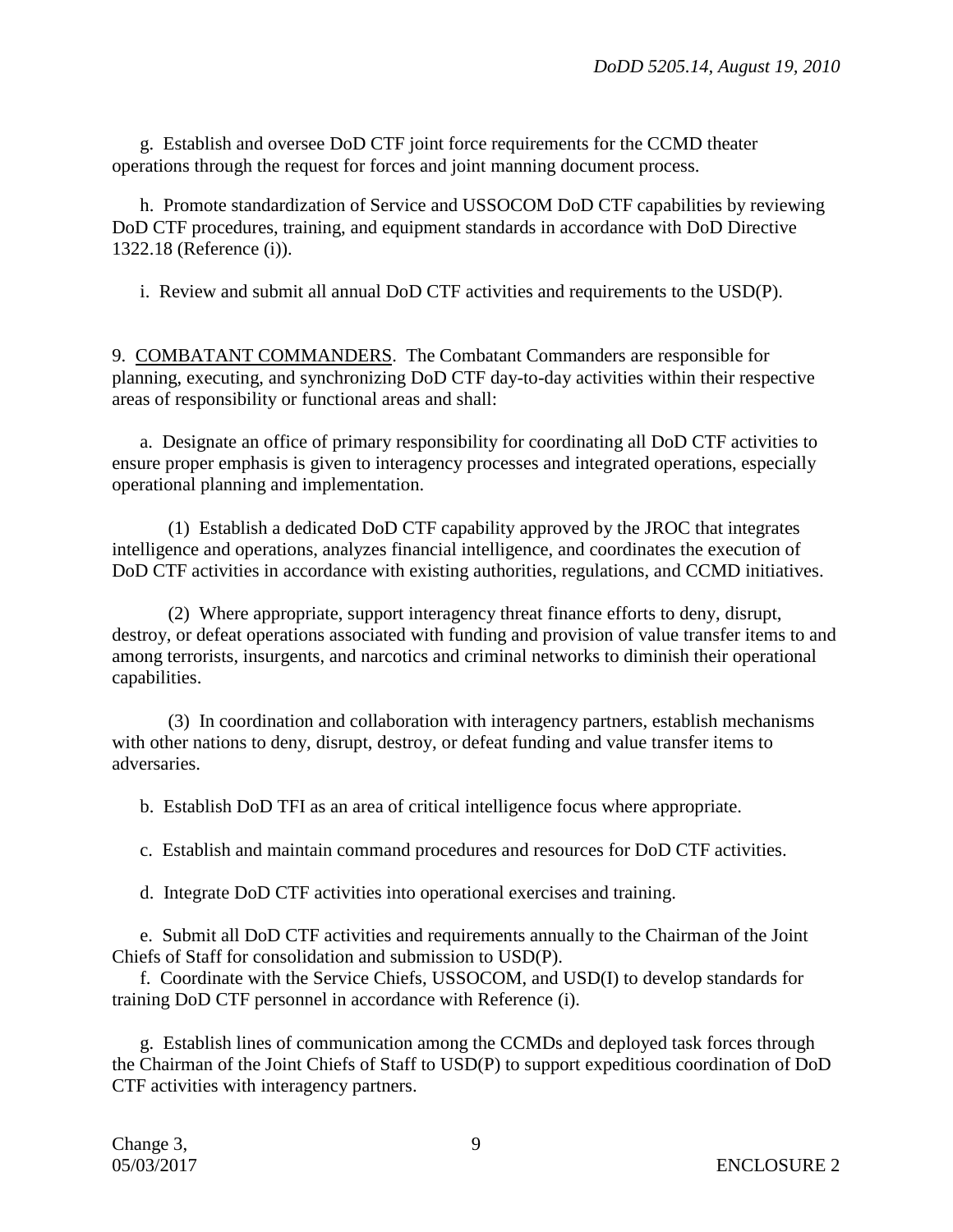h. Notify the appropriate entities within Headquarters USSOCOM upon commencement of all DoD CTF activities. Commander, USSOCOM (CDRUSSOCOM) must be informed of pending actions in accordance with the synchronization responsibilities outlined in section 10 of this enclosure; this responsibility in no way detracts from CCMD authorities for executing DoD CTF operations in their respective areas of responsibility.

i. In coordination with USD(P) and through the Chairman of the Joint Chiefs of Staff, focus interagency support on CCMD DoD CTF theater strategy.

j. Foster the development of active collaborative relationships with all CCMDs and interagency partners to ensure continuous real-time visibility on foreign financial activities that may negatively affect U.S. interests.

10. CDRUSSOCOM. The CDRUSSOCOM, as the DoD CTF lead component for synchronizing DoD CTF activities, or designee, in addition to the responsibilities in section 9 of this enclosure, shall:

a. Serve as a facilitator and proponent for the CCMDs, not an arbiter of command targets or priorities focusing on aligning transnational objectives, priorities and disruption efforts with interagency partners and respective CCMDs.

b. Lead and synchronize DoD CTF activities to ensure applicable integration, standardization, and effectiveness in DoD CTF efforts in coordination with the Chairman of the Joint Chiefs of Staff.

c. Establish a dedicated DoD CTF capability that integrates intelligence and operations, analyzes financial intelligence, coordinates the execution of DoD CTF activities in accordance with existing authorities, and coordinates with USD(I) through DIA, the lead for DoD TFI in support of CCMD theater strategy and operational priorities, as appropriate.

d. At the request of and in coordination with ASD(SO/LIC), facilitate and coordinate DoD CTF activities with the Heads of the DoD Components and other Government agencies.

e. In coordination with the Chairman of the Joint Chiefs of Staff, assist the Heads of the DoD Components as needed in implementing Secretary of Defense DoD CTF activity policies, planning, and operations.

f. In coordination with the other CCMDs:

(1) Recommend operational requirements to the Chairman of the Joint Chiefs of Staff.

(2) Advocate the annual requirements for DoD CTF activities in the JROC process and monitor their implementation.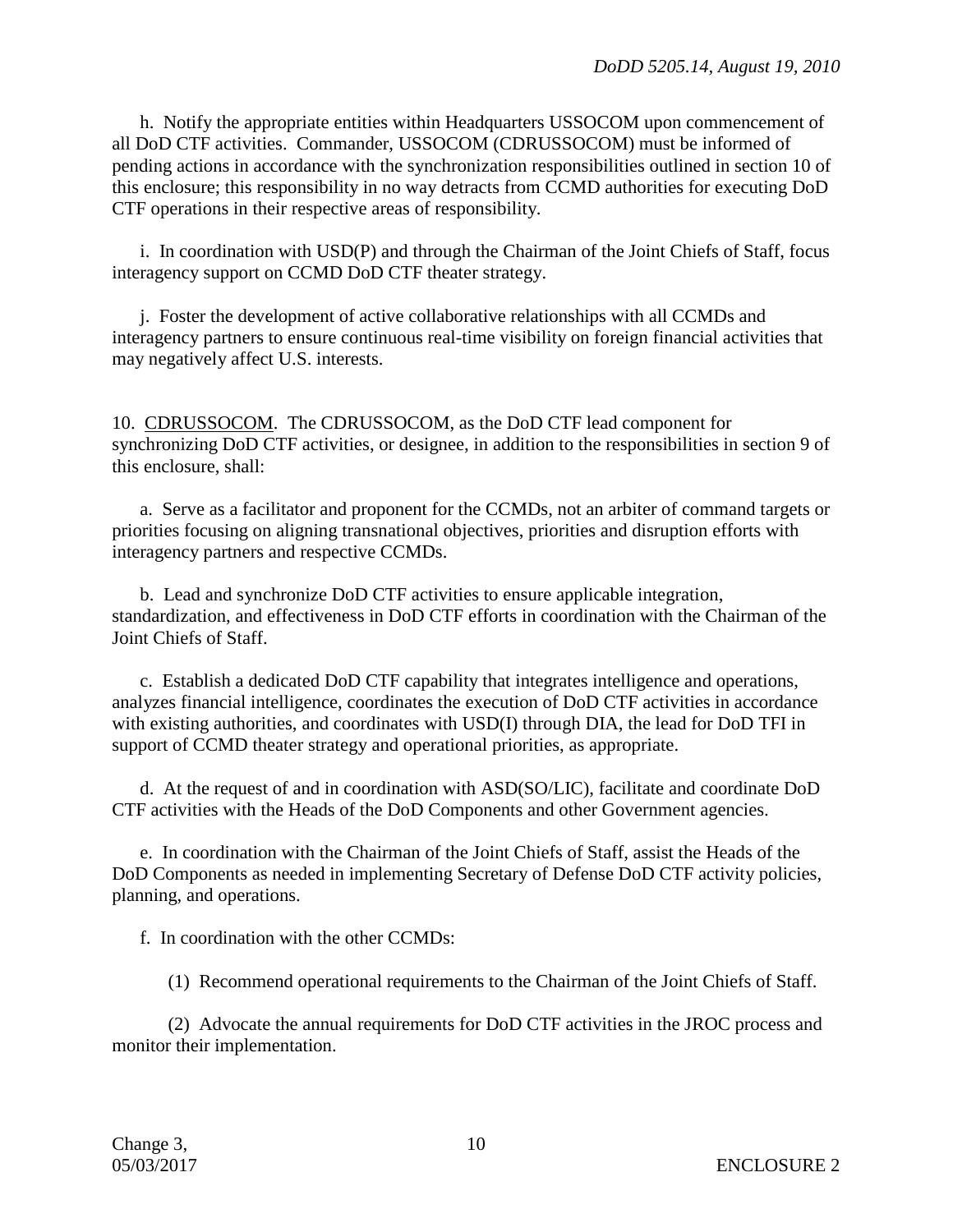g. Develop standards and training objectives for specialized DoD CTF activities training for special operations forces in accordance with Reference (i).

h. In coordination with the other CCMDs, and in coordination with USD(I) through DIA as appropriate, develop support requirements and associated programs, including activities in support of special mission units.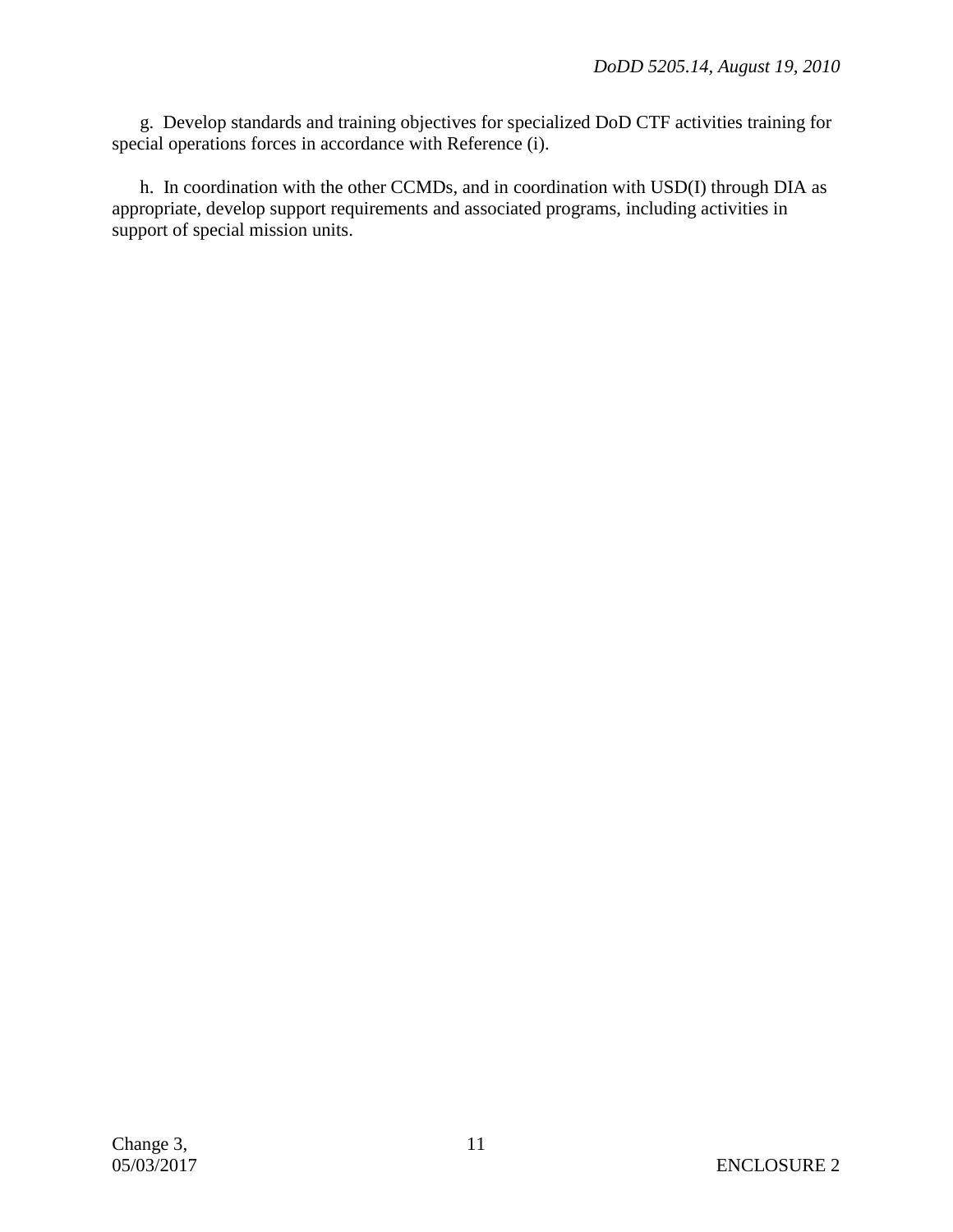## GLOSSARY

# PART I. ABBREVIATIONS AND ACRONYMS

| ASD(SO/LIC)                                    | Assistant Secretary of Defense for Special Operations and Low<br><b>Intensity Conflict</b>                |
|------------------------------------------------|-----------------------------------------------------------------------------------------------------------|
| <b>CDRUSSOCOM</b><br><b>CCMD</b><br><b>CTF</b> | Commander, United States Special Operations Command<br><b>Combatant Command</b><br>counter threat finance |
| <b>DIA</b><br><b>DNI</b>                       | Defense Intelligence Agency<br>Director of National Intelligence                                          |
| <b>JROC</b>                                    | Joint Requirements Oversight Council                                                                      |
| <b>ODNI</b><br><b>TFI</b>                      | Office of Director of National Intelligence<br>threat finance intelligence                                |
| USD(AT&L)                                      | Under Secretary of Defense for Acquisition, Technology, and<br>Logistics                                  |
| USD(I)                                         | Under Secretary of Defense for Intelligence                                                               |
| USD(P)                                         | Under Secretary of Defense for Policy                                                                     |
| USD(P&R)                                       | Under Secretary of Defense for Personnel and Readiness                                                    |
| <b>USG</b>                                     | <b>United States Government</b>                                                                           |
| <b>USSOCOM</b>                                 | United States Special Operations Command                                                                  |
| WMD                                            | weapons of mass destruction                                                                               |

# PART II. DEFINITIONS

These terms and their definitions are for the purpose of this Directive. All other terms used in this Directive are defined in the DoD Dictionary of Military and Associated Terms (Reference  $(i)$ ).

DoD CTF activities and capabilities. DoD activities and capabilities, apart from those included under DoD TFI, to deny, disrupt, destroy, or defeat finance systems and networks that negatively affect U.S. interests in compliance with all existing authorities and procedures. This includes those activities and capabilities undertaken with other Government agencies and/or partner nations. DoD CTF counters financing used to engage in terrorist activities and illicit networks that traffic narcotics, WMD, Improvised Explosive Devices, other weapons, persons, precursor chemicals, and related activities that support an adversary's ability to negatively affect U.S. interests.